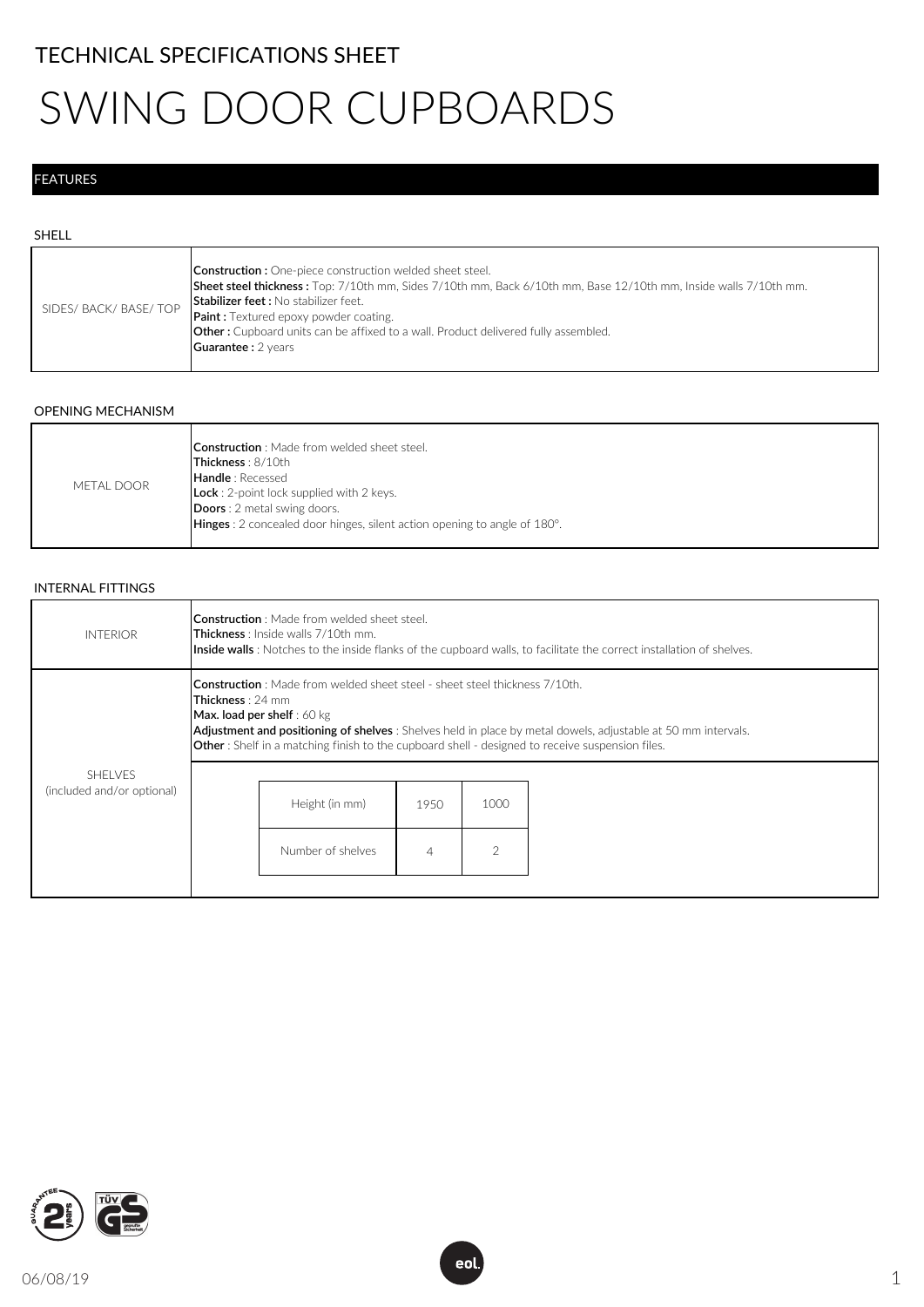| <b>HIGH CUPBOARDS</b>                     | n<br>CUPBOARD W. 1,200 | la.<br>CUPBOARD W. 925 |
|-------------------------------------------|------------------------|------------------------|
| OVERALL DIMENSIONS (in mm)                |                        |                        |
| Height                                    | 1950                   | 1950                   |
| Width                                     | 1200                   | 925                    |
| Depth                                     | 420                    | 420                    |
| USABLE DIMENSIONS (in mm)                 |                        |                        |
| Height                                    | 1853                   | 1853                   |
| Width                                     | 1195                   | 920                    |
| Depth                                     | 353                    | 353                    |
|                                           |                        |                        |
| SHELF DIMENSIONS                          |                        |                        |
| Width                                     | 1195                   | 920                    |
| Depth                                     | 351                    | 351                    |
| Thickness                                 | 24                     | 24                     |
|                                           |                        |                        |
| CAPACITY PER SHELF                        |                        |                        |
| 'V' shaped suspension files               | $+/- 148$              | $+/- 115$              |
| Suspension files<br>with 15 mm wide spine | $+/- 79$               | $+/- 64$               |
| Archiving Box, width 80                   | 16                     | 12                     |
| Archiving Box, width 150                  | $\overline{7}$         | 6                      |
| Ringbinder Spine 75                       | 15                     | 13                     |